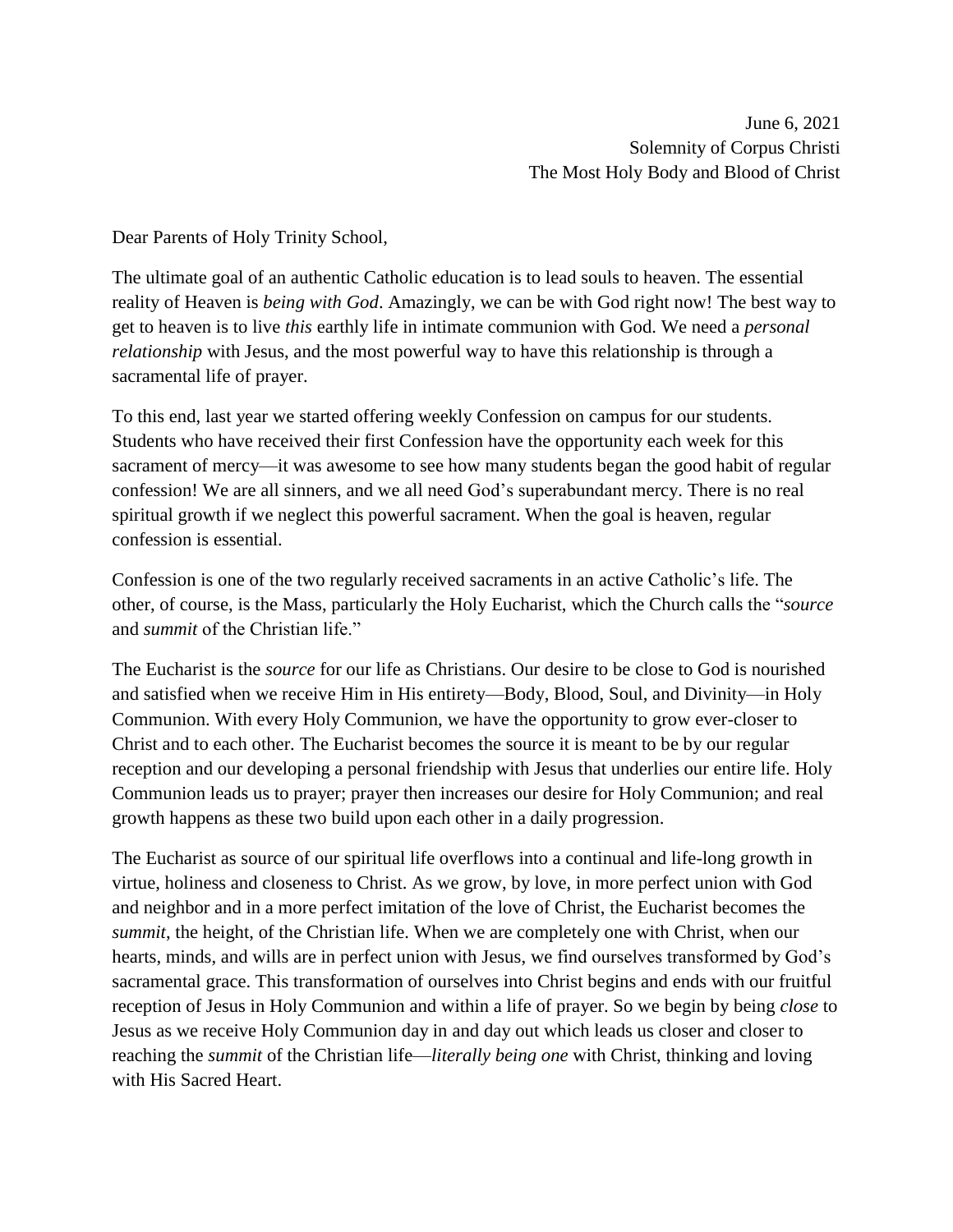*Where am I going with all this*, you are probably wondering? I am getting to it. Thank you for your patience.

The decline of Catholic education in our country over the past few generations is mostly due to the ever-increasing transformation of Catholic schools into public schools. A Catholic school *should* look and feel different: from a more integrated curriculum and a Catholic view of reality to teaching not just about values but about virtues and truth and union with Christ to utilizing all the treasures of the long history of the Catholic approach of education and a classical approach. We at Holy Trinity School are building up future servant leaders and bold soldiers who live and uphold all that is good, true and beautiful. When a Catholic school looks more and more *just like* a public school, it is the suicide of Catholic education. Why would anyone choose a publicschool-level education in a school with lesser facilities and offerings—**and pay for it**—when they can get it for free somewhere else?

Our rebuilding of Holy Trinity School will therefore work in precisely the opposite direction—in becoming a fully Catholic school. If we expect families to sacrifice and pay for this education, it has to be worth it. *We can't afford to be as good as the public schools.* We have to be *much better* than the public schools. **Our survival as a school is dependent on our being the best school in the area.**

How can we become the best school in the area with our limited funds? We have access to a superpower—one far surpassing anything the Marvel or DC Universe has to offer! We have *God Himself* as our superpower! This the public schools do not have; in fact, they have very strict policies ensuring that God is excised from the student experience. While there are many good and faithful believers in public schools, the system is still currently designed to omit God from the student educational experience.

And it is in this very area, our Faith, that we can shine like no other type of school can! We can take the opposite approach by putting God first in our school and fostering a personal relationship with God within each student. We are not going to become the best school in the area because of our funding, facilities, families, teachers, principal, staff, or opportunities. We will become the best school in the area because we are going to fully embrace the superpower of superpowers by creating a Catholic culture and living our Catholic Faith in every aspect of our lives.

We are nothing special in and of ourselves. We become something special when we strive for holiness and foster within ourselves a living faith with the help of God's grace. Holy Trinity is nothing special in and of itself. HT is something special insofar as it lives the Catholic Faith. It is this living faith that we seek to instill and foster in all our students. This living faith is our way of tapping into the superpower that is God and His grace—His life in our souls!

OK, OK, *now* I am ready to tell you what I am getting at!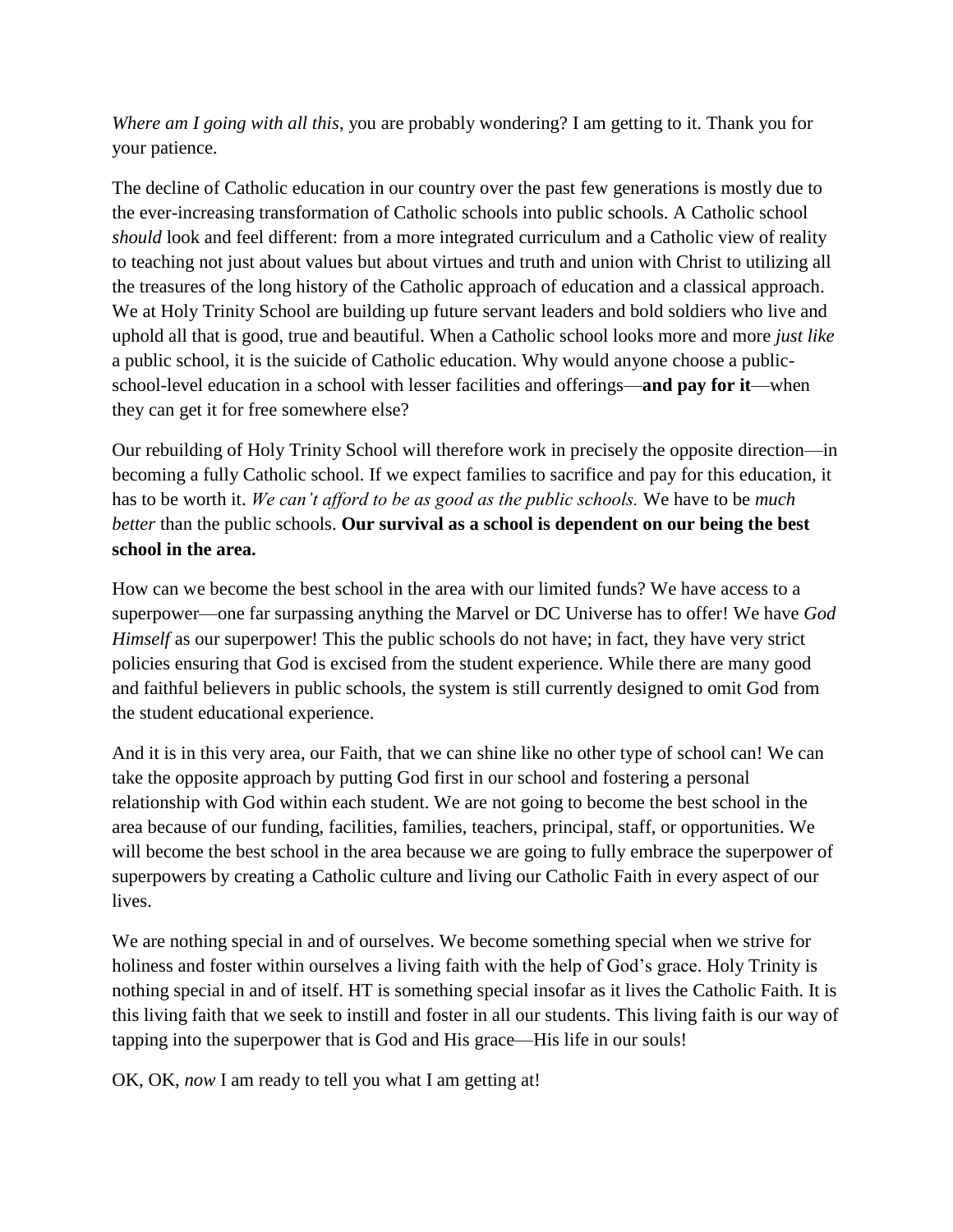## **The best way to instill and foster this living faith at HT is going to Mass every day as a school!** Well, actually not every day, but every Tuesday-Friday.

I started talking about having daily Mass when I was being interviewed for the position ten months ago. Our pastor Father Matt fully supports this move. It has the support of the Parish Advisory Council, and it has the support of the teachers, staff and even a number of families who have caught wind of it. That is not to say that everyone is without concerns.

The primary concern that I have heard has been lost academic time. And that is a real concern. One thing we will do to offset that a bit is to increase our day by ten minutes. Instead of starting at 8:10, **we will start our day at 8:00**. But how do we regain the other twenty minutes or so?

The answer: daily Mass transforms motivation. Let me explain, with a question: how is academic time maximized, generally speaking? Another question by analogy: how long does it take children to do their household chores, generally speaking? When children approach their chores with having to do them well and before they get to do something they are really looking forward to, like going to an amusement park, it is amazing how well and quickly it goes. On the contrary, when they are loathing the tasks, what could take them twenty minutes when they are motivated could take an entire afternoon when they are not. In a normal, average school, students generally loath the tasks of learning.

Daily Mass begins to change the motivation of the student body. Over time, as is true in my own experience at two schools, they will begin more and more to be motivated by heaven, by being good, by pleasing God. With regular confession, this process is increased exponentially. When students experience each day what matters most in life, and learn within a vibrant, joyful Catholic culture, we give them a reason to persevere. *We give them an eternal focal point for their earthly existence. We give them the highest and best motivation—pleasing God above all things.* When students start doing their best and pushing themselves to improve as a way of preparing themselves to answer God's call in their life and to please Him, they and the school is well on its way to being transformed. **We cannot be the best school in the area unless our students have the best motivation.** This is true for all of us involved with the school—parents, teachers, and faculty alike.

In my 24 years in the education field, Holy Trinity is now the  $5<sup>th</sup>$  school in my career. Half of my previous schools had daily Mass. The other two schools would have had daily Mass if they could find the priests to accommodate that practice. What always struck me was that, at the schools with daily Mass, the number one item that the graduates would say was their favorite thing about the school was **going to Mass every day! Teenagers say this!**

At the end of the day, having Mass Tue-Fri is a leap of faith. Almost no one does it. It is bold. To many it will seem to be madness. I can't promise you that it will be a smooth and seamless road ahead. There are still many details we will need to work out; there will be unforeseen details we will need to address as we begin in the fall. But what I can promise you is that God is always